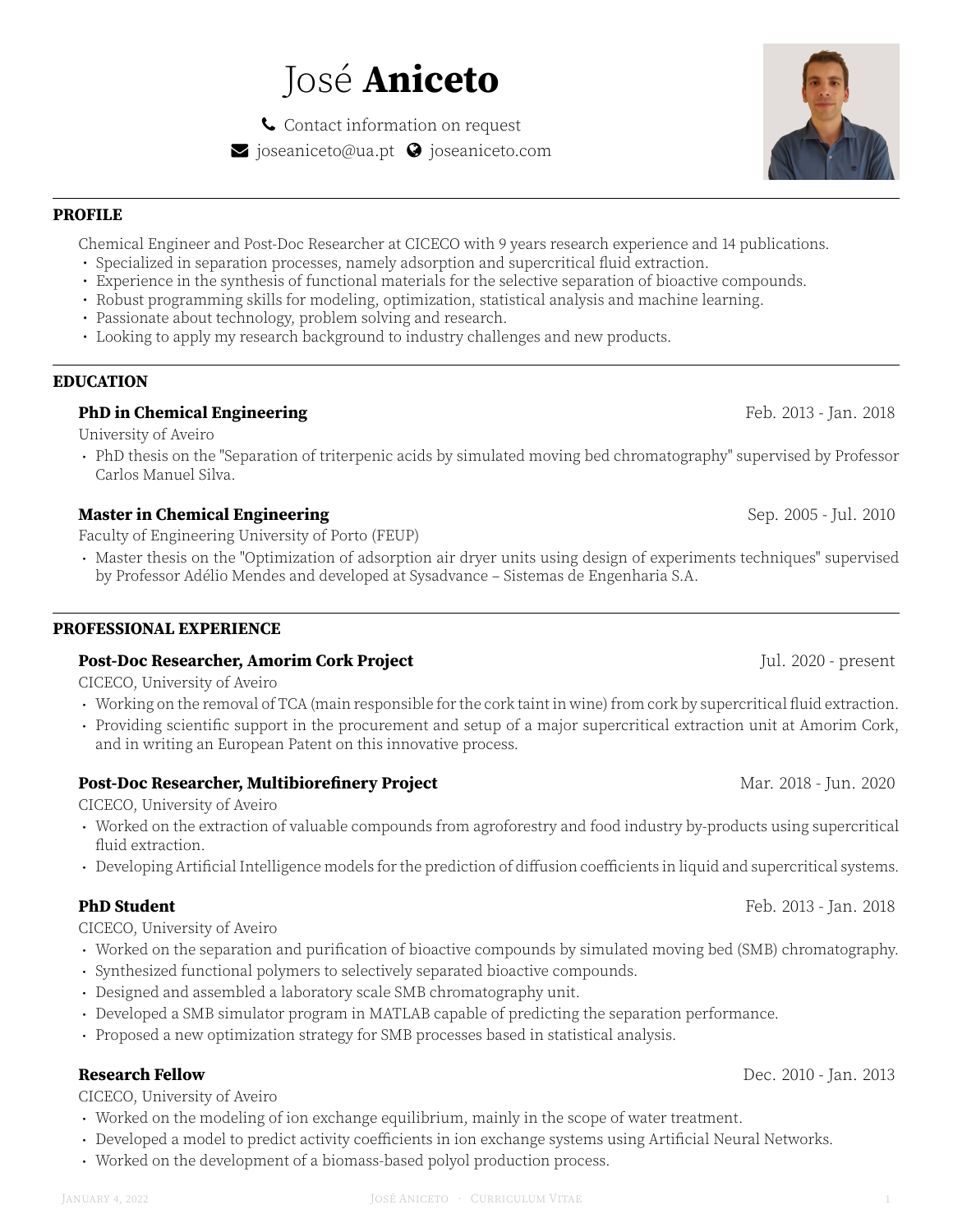# **FURTHER EXPERIENCE**

# **Consulting services for Amorim Cork** Apr 2019 - May 2020

- · Provided scientific support for the development of a new technology and the design/commissioning of the prototype and industrial unit.
- · Filing an European Patent on the new technology developed.
- · Writing and submitting a national project grant proposal.

# **Consulting services for Novarroz Sep-Dec 2019** Sep-Dec 2019

- · Worked to solve problems related with improper storage of rice grains and optimized ventilation strategies.
- · Developed a program to assist operators in setting proper ventilation in rice silos given ambient temperature and humidity conditions.

# **Supervising and mentoring** 2017-2019

· Supervision of 3 Master Theses projects of the Integrated Master in Chemical Engineering at University of Aveiro.

# **Organization of an international scientific conference** 2-4 Out. 2018

13th International Chemical and Biological Engineering Conference (CHEMPOR 2018)

- · CHEMPOR 2018 is an international scientific conference in the fields of Chemical and Biological Engineering which, in 2018, was organized by the University of Aveiro and Ordem dos Engenheiros.
- · I was a member of a five person team responsible for the organization of the conference.

# **Collaboration in teaching activities** 2015 - 2016

Course: Engenharia Avançada das Reacções Químicas (5th year, MIEQ, UA) University of Aveiro

· Collaboration and assistance on the classes, which cover advanced modeling of chemical reactions using numerical methods and MATLAB.

# **Management of Research Laboratory** 2015 - present

EgiChem Lab, CICECO, University of Aveiro

- · Management of the EgiChem Laboratory coordinated by Professor Carlos Silva.
- · Responsible for the maintenance and safety operation of the laboratory and coordination of its members.

# **Web design and development**

- · Created my research group website (www.egichem.com), composed by a public section and a private area that provides inventory and lab management tools.
- · Created my personal website (joseaniceto.com) as well as several other projects, which include a programming blog and an open-source chromatographic modeling suite.

# **SKILLS**

| Languages       | Portuguese (Native), English (Proficient - C2), French (Basic - A2).                                                                                                                                            |
|-----------------|-----------------------------------------------------------------------------------------------------------------------------------------------------------------------------------------------------------------|
| Laboratory      | Over 8 years experience in laboratory work. Experience with chromatographic processes,<br>cyclic adsorption processes, and analytical/characterization techniques such as HPLC and<br>spectroscopy.             |
| Programming     | Robust programming experience in MATLAB and Python. Experience with SQL databases,<br>VBA (for Excel) and LaTeX typesetting.                                                                                    |
| <b>Modeling</b> | Large experience in the modeling and simulation of several processes using both phe-<br>nomenological and Artificial Intelligence models, as well as application of chemical pro-<br>cess simulator Aspen Plus. |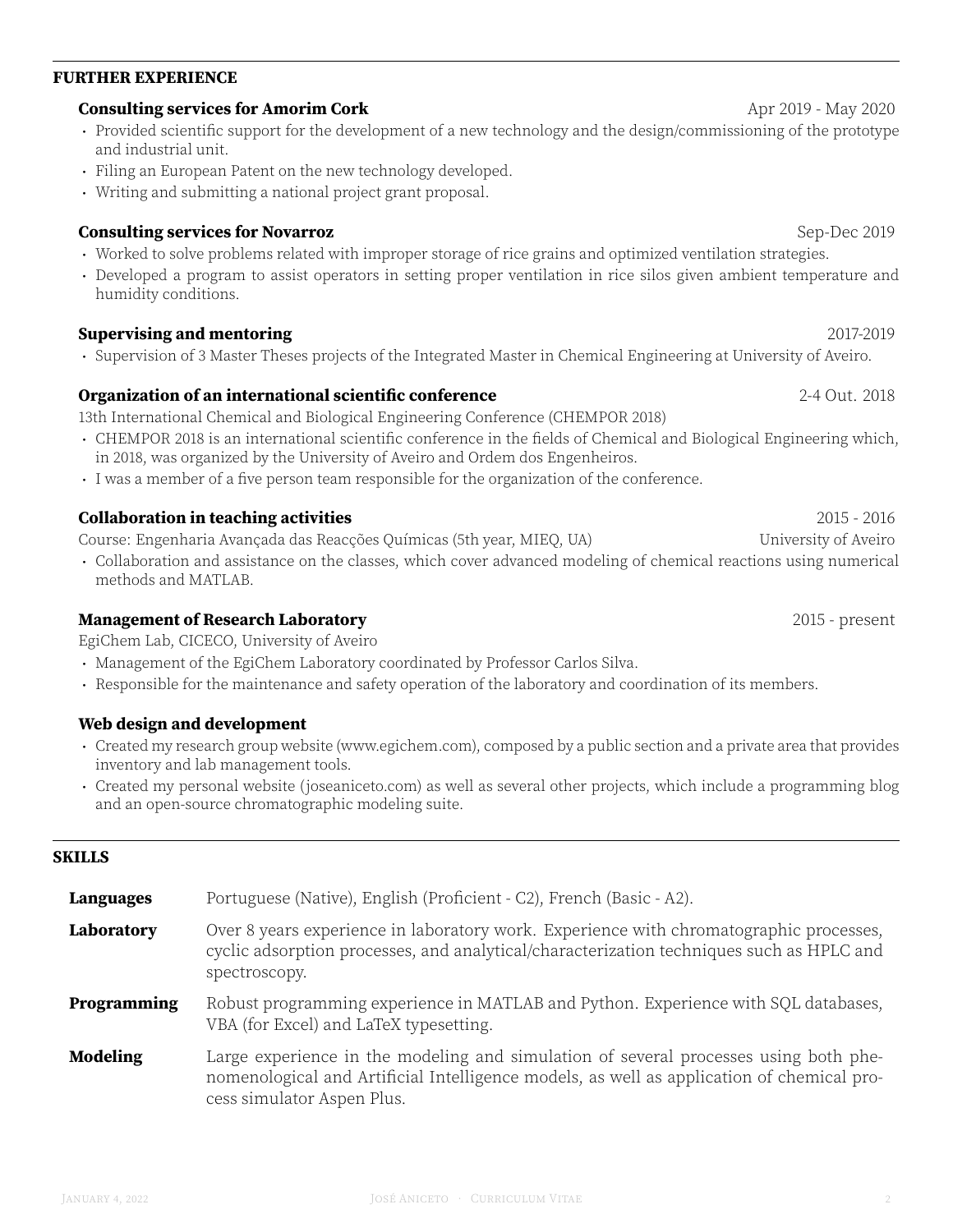| Optimization    | Experience in the optimization of engineering processes by applying numerical optimiza-<br>tion algorithms and statistical analysis tools such as Design of Experiments and Response<br>Surface Methodologies (including software Design Expert, Statistica and JMP). |
|-----------------|-----------------------------------------------------------------------------------------------------------------------------------------------------------------------------------------------------------------------------------------------------------------------|
| <b>Software</b> | Statistical software SPSS, Microsoft Office applications (Word, Excel, Power Point, Access,<br>Project, Visio), vector design with Inkscape, Windows and Linux operating systems.                                                                                     |
| Web             | Back-end using Python Django and Flask. Front-end with Javascript, React, HTML/CSS.                                                                                                                                                                                   |

#### **PUBLICATIONS**

**ARTICLES**

**Enhanced separation of bioactive triterpenic acids with a triacontylsilyl silica gel adsorbent: from impulse and breakthrough experiments to the design of a simulated moving bed unit**

IS Azenha, JPS Aniceto, CA Santos, A Mendes, CM Silva, Separation and Purification Technology, 2020, 248 116991.

#### **Chromatographic separation of betulinic and oleanolic acids** IS Azenha, JPS Aniceto, SP Sequeira, A Mendes, CM Silva, Separation and Purification Technology, 2020, 235 116129.

**Design and optimization of a simulated moving bed unit for the separation of betulinic, oleanolic and ursolic acids mixtures: experimental and modeling studies**

JPS Aniceto, IS Azenha, FMJ Domingues, A Mendes, CM Silva, Separation and Purification Technology, 2018, 192 401-411.

#### **General optimization strategy of simulated moving bed units through design of experiments and response surface methodologies**

JPS Aniceto, SP Cardoso, CM Silva, Computers & Chemical Engineering, 2016, 90 161-170.

**Simulated Moving Bed strategies and designs: From established systems to the latest developments** JPS Aniceto, CM Silva, Separation and Purification Reviews, 2015, 44(1) 41-73.

#### **Maxwell-Stefan based modelling of ion exchange systems containing common species (Cd2+, Na<sup>+</sup> ) and distinct sorbents (ETS-4, ETS-10)**

PF Lito, JPS Aniceto, CM Silva, International Journal of Environmental Science and Technology, 2015, 12(1) 183-192.

**Modelling ion exchange kinetics in zeolyte-type materials using Maxwell-Stefan approach** PF Lito, JPS Aniceto, CM Silva, Desalination and Water Treatment, 2013, 52(28-30) 5333-5342.

**Modeling ion exchange equilibrium of ternary systems using neural networks**

JPS Aniceto, DLA Fernandes, CM Silva, Desalination, 2013, 309 267-274.

#### **Removal of anionic pollutants from waters and wastewaters and materials perspective for their selective sorption**

PF Lito, JPS Aniceto, CM Silva, Water, Air, & Soil Pollution, 2012, 223(9) 6133-6155.

#### **Biomass-based polyols through oxypropylation reaction**

JPS Aniceto, I Portugal, CM Silva, Chemsuschem, 2012, 5(8) 1358-1368.

#### **Modeling sorbent phase nonideality for the accurate prediction of multicomponent ion exchange equilibrium with the homogeneous mass action law**

JPS Aniceto, PF Lito, CM Silva, Journal of Chemical & Engineering Data, 2012, 57(6) 1766-1778.

#### **Modeling ion exchange equilibrium: Analysis of exchanger phase non-ideality**

JPS Aniceto, SP Cardoso, TL Faria, PF Lito, CM Silva, Desalination, 2012, 290 43-53.

**BOOK CHAPTERS**

#### **Preparative Chromatography: batch and continuous**

JPS Aniceto, CM Silva, in: Analytical Separation Science (Volume 5), ed: Alain Berthod, 2015, Wiley-VCH.